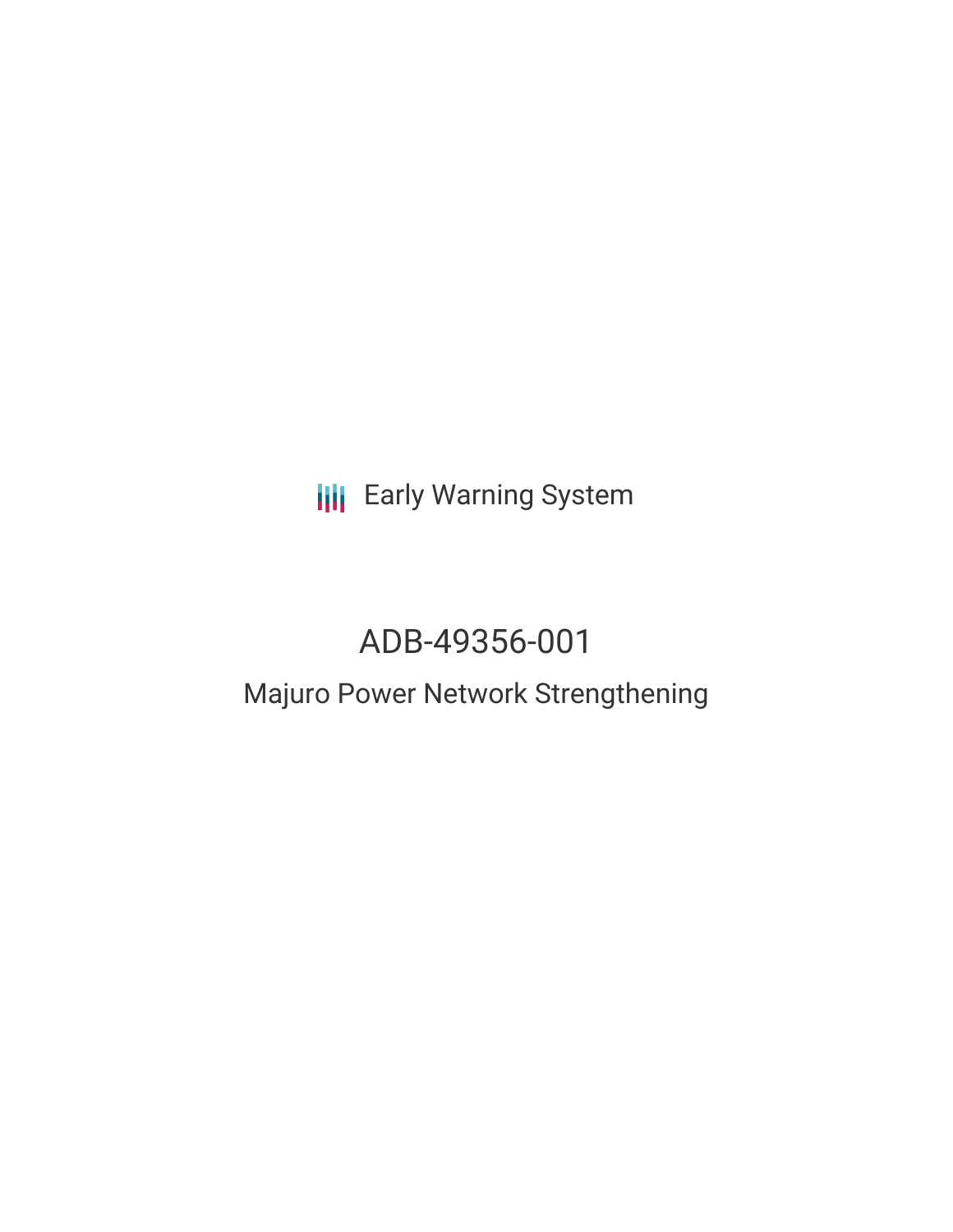

#### **Quick Facts**

| <b>Countries</b>               | Marshall Islands                      |
|--------------------------------|---------------------------------------|
| <b>Financial Institutions</b>  | Asian Development Bank (ADB)          |
| <b>Status</b>                  | Active                                |
| <b>Bank Risk Rating</b>        | U                                     |
| <b>Voting Date</b>             | 2016-11-09                            |
| <b>Borrower</b>                | <b>Government of Marshall Islands</b> |
| <b>Sectors</b>                 | Energy, Technical Cooperation         |
| <b>Investment Type(s)</b>      | Grant                                 |
| <b>Investment Amount (USD)</b> | $$0.69$ million                       |
| <b>Project Cost (USD)</b>      | $$0.69$ million                       |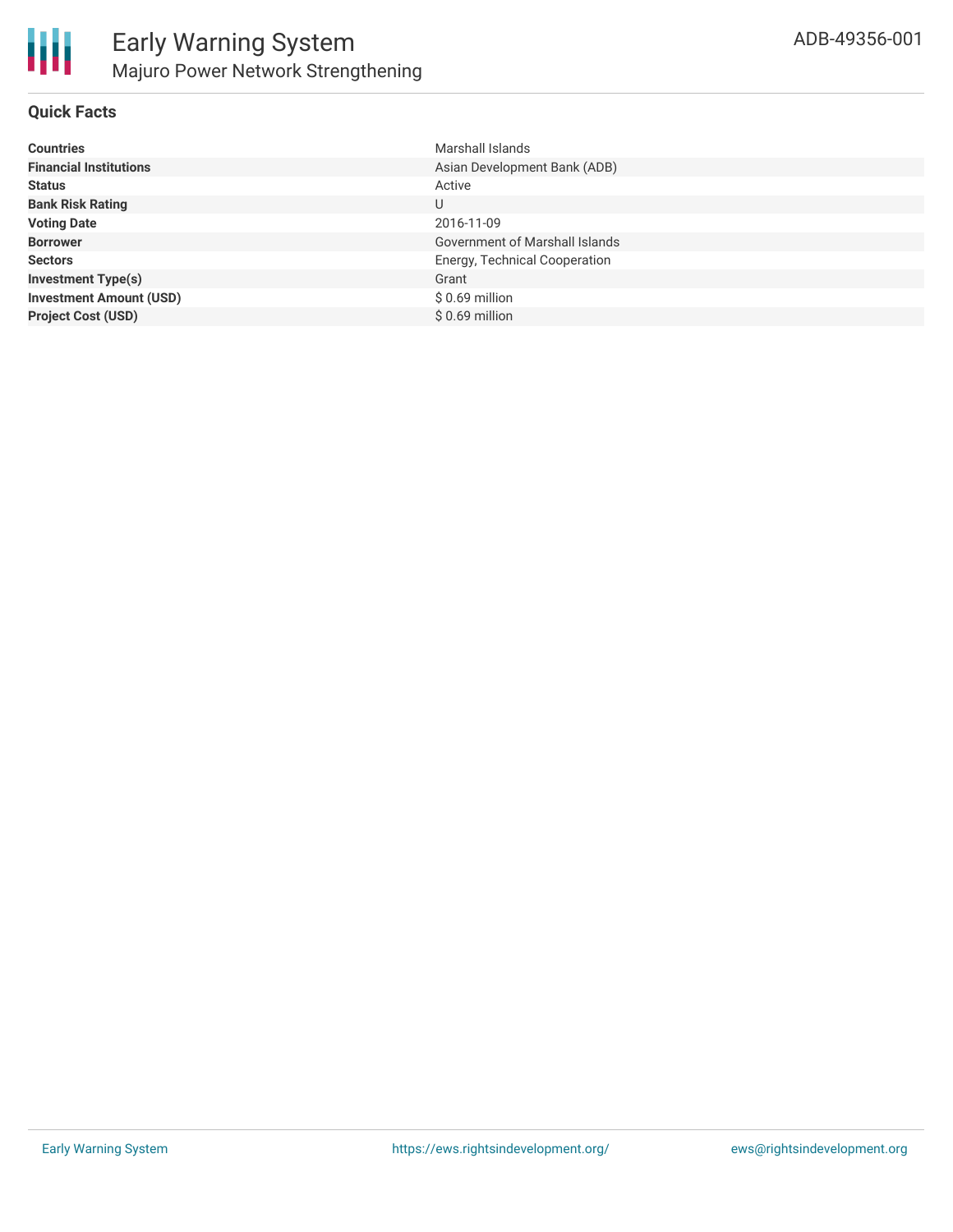

### **Project Description**

This TA will support the government''s policy objective of increasing the share of renewable generation serving RMI's electricity demand, and is consistent with the ADB's Interim Pacific Approach, 2015. The preparation of investments in Majuro's network to allow increased renewable generation will allow RMI to program financing, including from ADB, to implement investments in clean energy.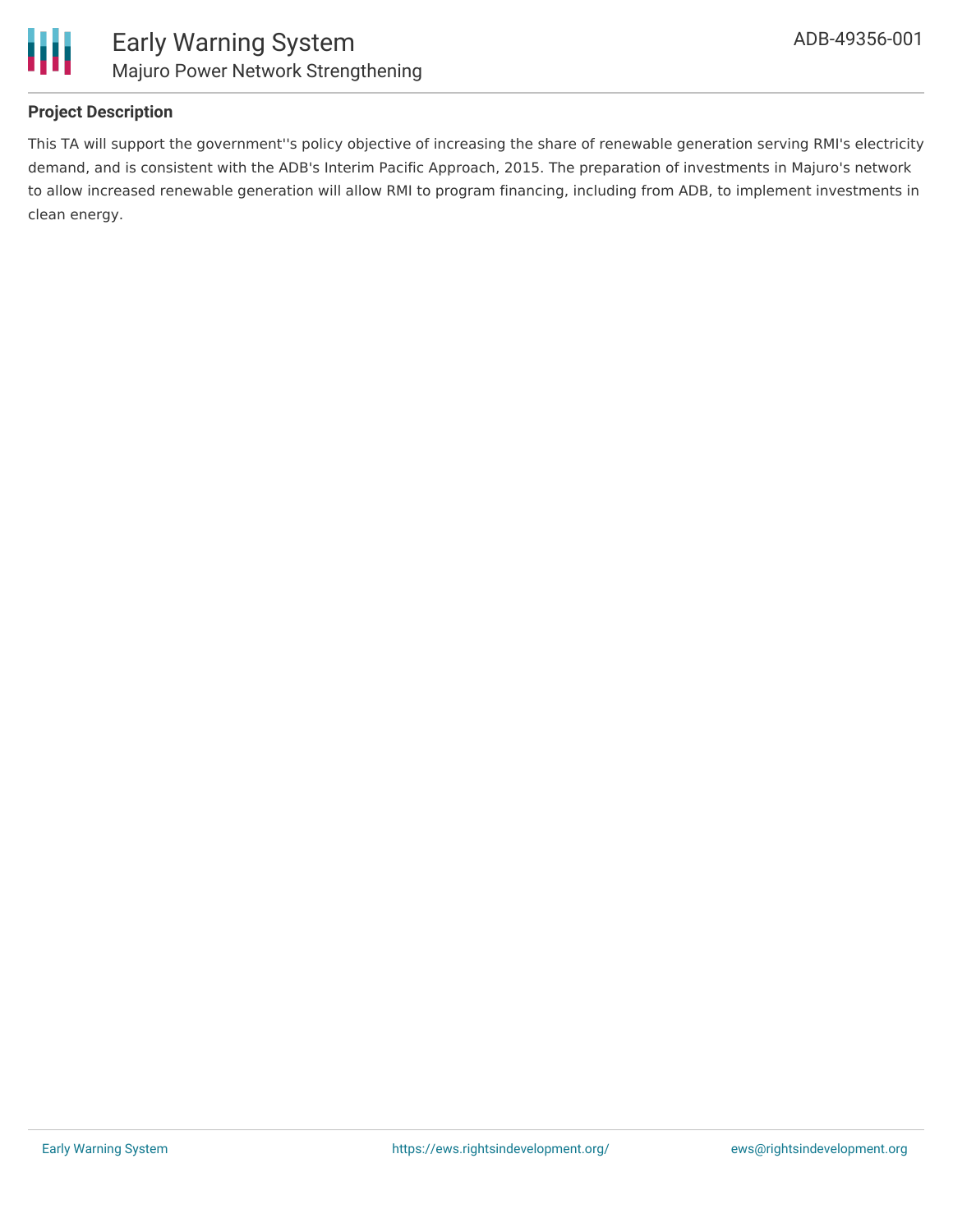#### **Investment Description**

Asian Development Bank (ADB)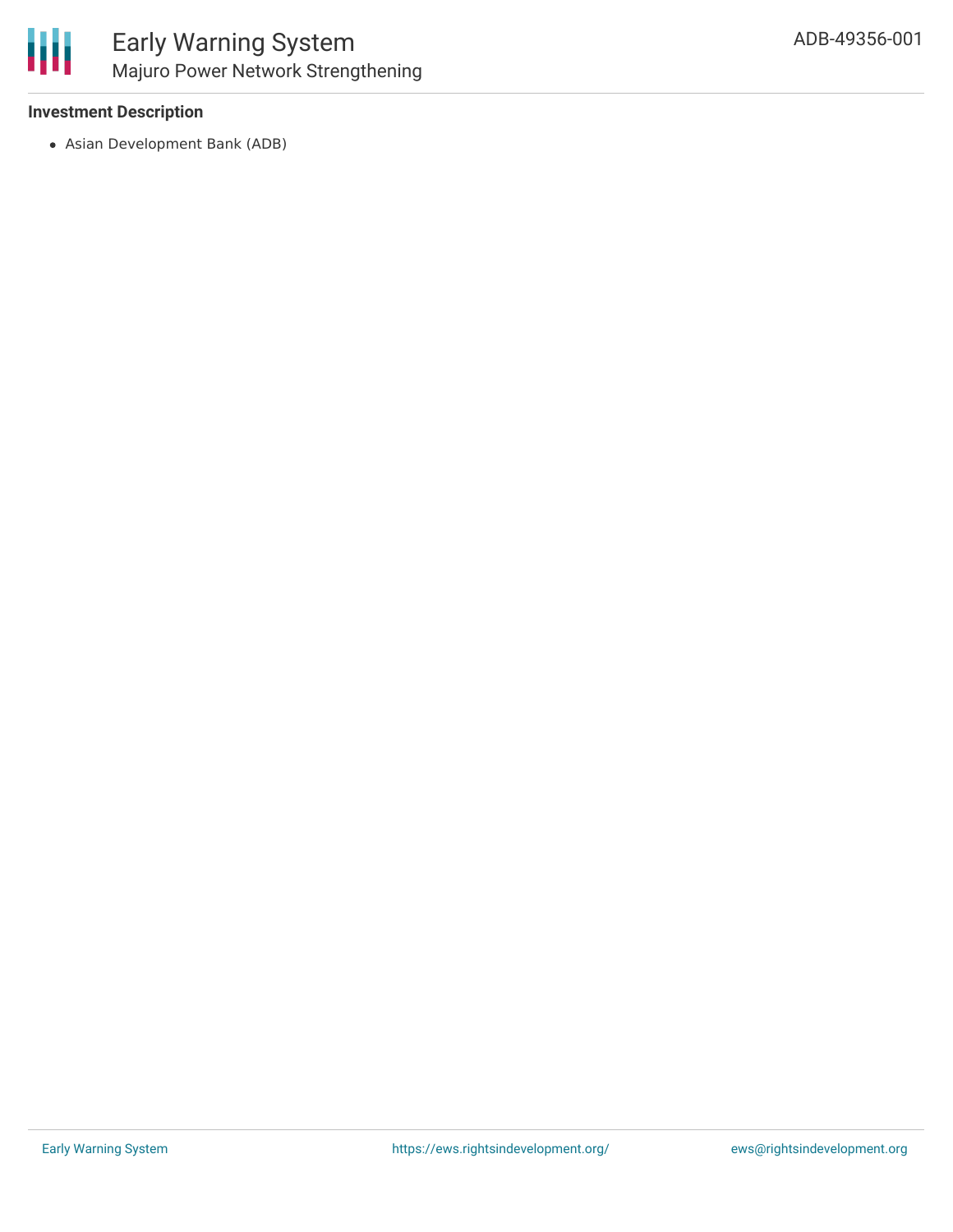

#### **Contact Information**

#### ACCOUNTABILITY MECHANISM OF ADB

The Accountability Mechanism is an independent complaint mechanism and fact-finding body for people who believe they are likely to be, or have been, adversely affected by an Asian Development Bank-financed project. If you submit a complaint to the Accountability Mechanism, they may investigate to assess whether the Asian Development Bank is following its own policies and procedures for preventing harm to people or the environment. You can learn more about the Accountability Mechanism and how to file a complaint at: http://www.adb.org/site/accountability-mechanism/main